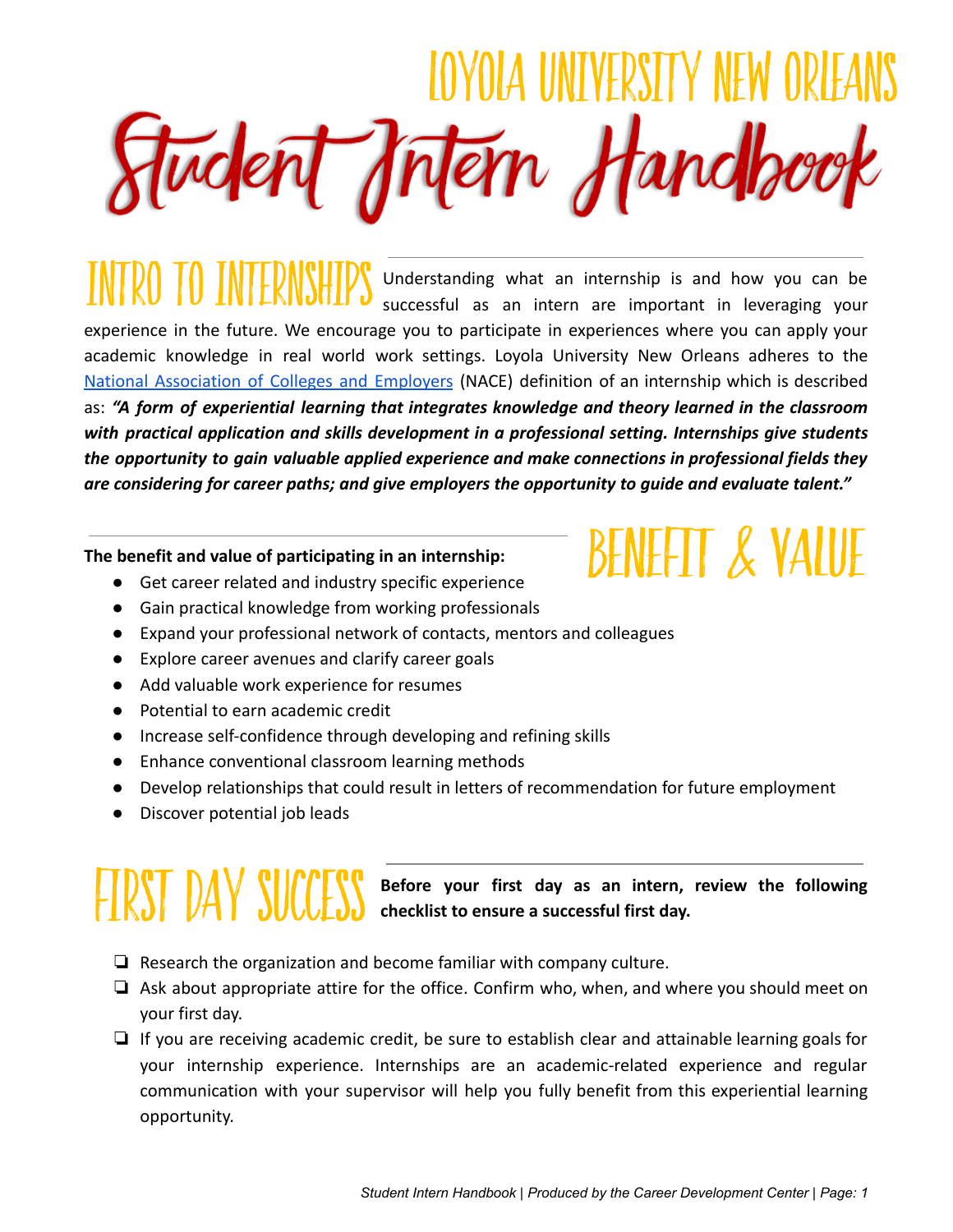- ❏ Be prepared with any pertinent documents, technology, questions, information asked of the supervisor and carefully read any and all information your internship supervisor sends you.
- $\Box$  Be proactive-start addressing needs from Day 1 and stay follow through with all assigned tasks
- ❏ Arrive early at your agreed upon scheduled intern days and avoid using your intern hours for personal texting, phone calls, and social media.

In order to have a successful internship experience, you'll want to maximize your time with the organization by taking

# BESI FOOI FORWA

advantage of networking opportunities such as company meetings, any trainings, or other workplace activities. Make sure you introduce yourself to others in the office and make an effort to get to know something about each of them. Be proactive. If you have some free time, ask for projects or tasks that you can do to make a difference.

Additionally, make sure you exhibit business behavior and pay attention to detail. Ask questions to help understand the details of your tasks, assignments, and projects so that you save time and energy doing it right the first time. Take notes.

Be open and listen to constructive feedback. View constructive feedback as a unique opportunity to enhance your skills. Avoid making excuses and remain respectful at all times.

It is also very important that you practice professional business email etiquette. Make sure to use proper grammar, punctuation, spelling, and sentence structure when sending emails within the company. Be careful when using the "REPLY ALL" response. Make sure your subject line is succinct and accurate and use an appropriate salutation. Check your email frequently and be prompt with your reply.

Lastly, unless your job requires you to be on Facebook, Twitter, Instagram, or any other social media platform, you should avoid spending time on these while at your internship site. Be courteous and turn off your personal cell phone in meetings. Use the computer only for completing your internship projects.

# **TERMS & AGREEME**

As a student intern, you are a representative of Loyola University New Orleans. You are expected to be punctual and prepared for your work days at the internship site. If

you experience any problems at your internship site that you are not comfortable talking to your site supervisor about, please contact Jill Boatright ([boatrigh@loyno.edu](mailto:boatrigh@loyno.edu)) immediately.

#### **By reporting your internship on Handshake, you are agreeing to the terms below:**

- Abide by the [Student Code of Conduct](http://studentaffairs.loyno.edu/sites/studentaffairs.loyno.edu/files/Student%20Code%20of%20Conduct%20FINAL.pdf) when at my internship site and/or when completing tasks related to my internship.
- Complete the number of internship hours required by the course for which I am receiving academic credit and listed in my internship course syllabus.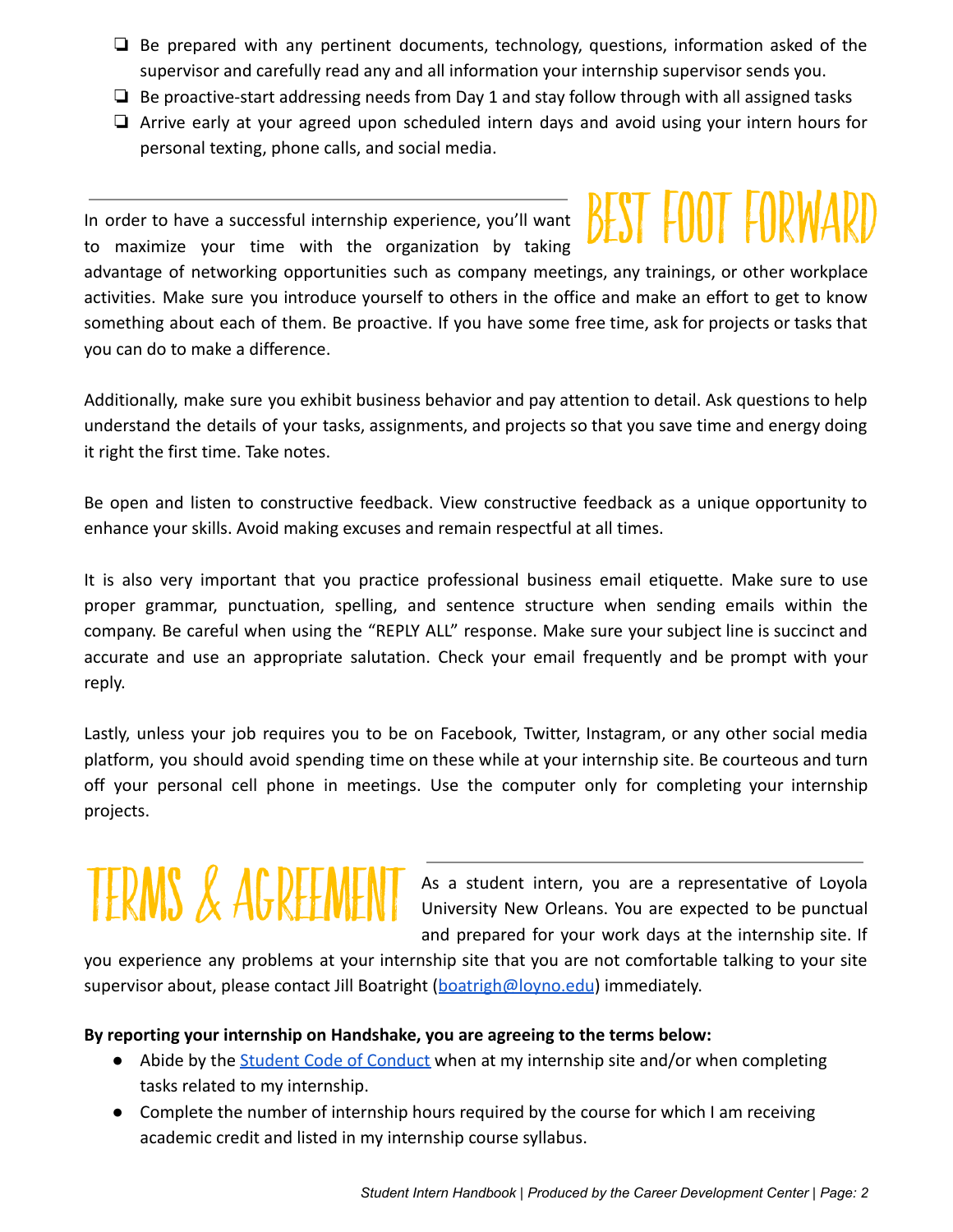- Track my internship hours with my site supervisor.
- Observe the rules and customs established by the internship site. This includes dress codes, cell phone usage, etc.
- Complete all additional assignments pertaining to the internship as indicated by your instructor and/or listed in your internship course syllabus.
- Contact my internship site supervisor as soon as possible if I need to be absent due to illness or unforeseen circumstances.
- Read the information below regarding rights as a student intern, discrimination and harassment, and how to report any incident of discrimination or harassment.

**ISCRIMINATION & HARASSI** 

● Contact Jill Boatright, Director of Career Development, if I have any questions or concerns during my internship.

#### **WORKPLACE HARASSMENT:** We want

you to be prepared to identify harassment and know what to do in

the event you feel you are being harassed. According to the **Equal [Employment](https://www.eeoc.gov/laws/types/harassment.cfm) Opportunity** [Commission](https://www.eeoc.gov/laws/types/harassment.cfm), workplace harassment is unwelcome conduct from a boss, coworker, group of coworkers, vendor, or customer whose actions, communication, or behavior mocks, demeans, puts down, disparages, or ridicules an employee. Physical assaults, threats, and intimidation are severe forms of harassment and bullying.

Offensive conduct may include offensive jokes, slurs, intimidation, name-calling, offensive nicknames, pornographic images on a laptop, and offensive pictures or objects. Interfering with an employee's ability to do his or her work is also considered to be a form of harassment.

**SEXUAL HARASSMENT:** This is a form of workplace harassment and can resemble anything from being touched or propositioned to being addressed with inappropriate names in the workplace. The **[EEOC](https://www.eeoc.gov/laws/types/sexual_harassment.cfm)** guidelines describes sexual harassment as unwelcome sexual advances, requests for sexual favors, and other verbal or physical conduct of a sexual nature.

#### **Examples of sexual harassment may include the following:**

- Unwanted physical contact, including touching, pinching, or brushing the body
- Verbal harassment, such as sexual innuendos, suggestive comments, jokes of a sexual nature, sexual propositions or threats, epithets, slurs, or negative stereotyping
- Non-verbal conduct, such as display of sexually suggestive objects or pictures, leering, whistling, obscene gestures, written or graphic material that defames or shows hostility or aversion toward an individual or group because of gender, sexual orientation, gender identity, or gender expression
- Repeated, unwelcome requests for social engagements. Questions about sexual behavior or preference
- Acts of physical aggression, intimidation, hostility, or threats
- Stalking
- Sexual assault
- Relationship/Dating Violence/Domestic Violence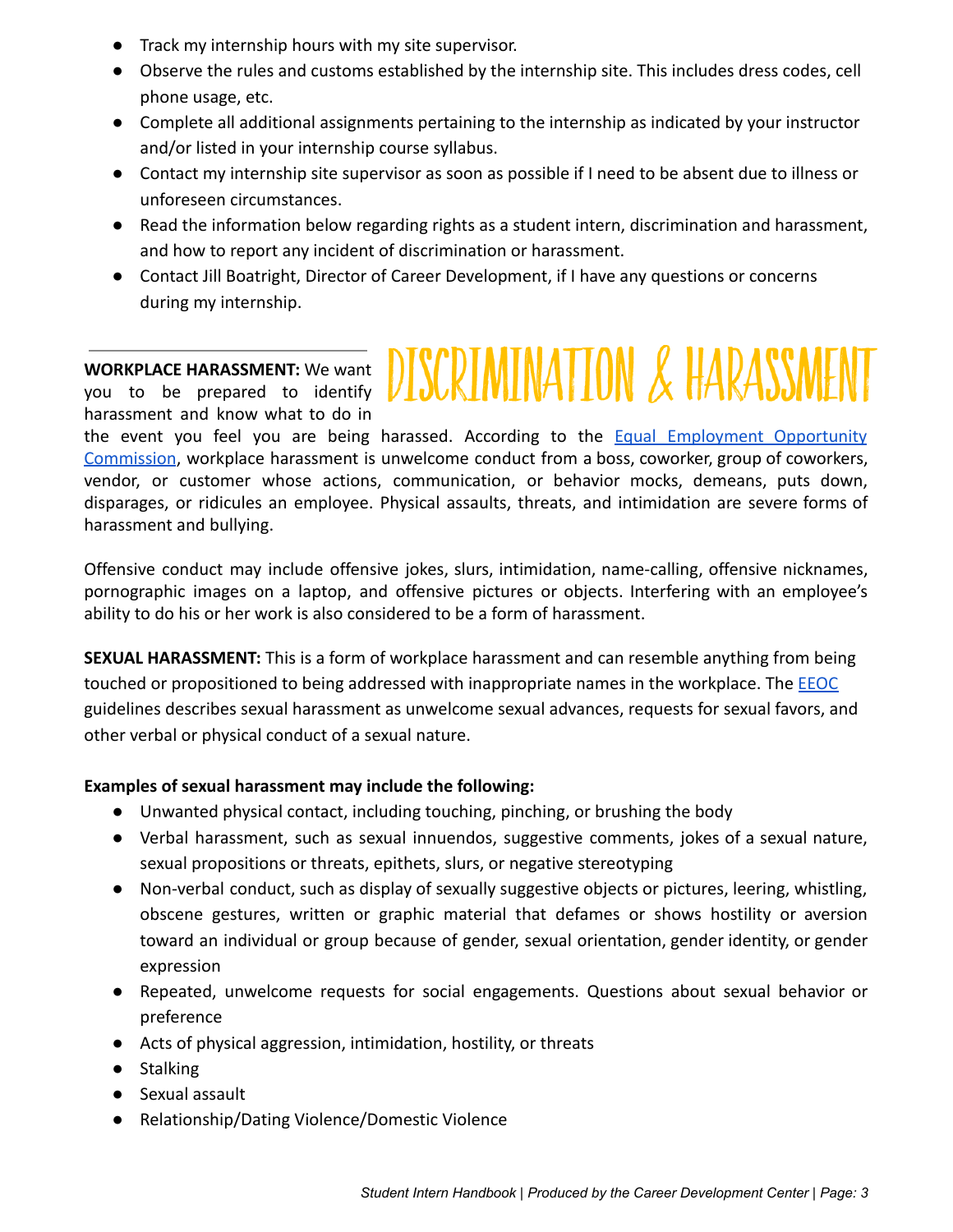Direct discrimination in the workplace is when a person treats, or proposes to treat, someone unfavourably because of a personal characteristic protected by law. Direct discrimination often happens because people make unfair assumptions about what people with certain personal characteristics can and cannot do.

Indirect discrimination occurs when an unreasonable condition is imposed that disadvantages a person with a personal characteristic protected by law. Indirect discrimination happens when a workplace policy, practice or behaviour seems to treat all workers the same way, but it actually unfairly disadvantages someone because of a personal characteristic protected by law.

Demeaning another individual regarding a protected classification is illegal and discriminatory. As a form of employment discrimination, harassment can violate Title VII of the Civil Rights Act of 1964, the Age Discrimination in Employment Act of 1967, (ADEA), and the Americans with Disabilities Act of 1990, (ADA).

#### **Student Intern Rights:**

All interns (paid and unpaid) have the same legal rights as State employees in regards to protection against discrimination and harassment.

Assaults usually occur between known parties and not by strangers. It is NEVER your fault that you experienced sexual misconduct.

The following list is meant as a guide to assist you in the prevention of harassment and misconduct.

- Make sure your cell phone is easily accessible and fully charged
- Travel along well-lit, major public paths. Avoid walking alone, especially after dark
- Avoid giving out your personal information. If someone wants your number, ask for theirs instead of giving yours
- Be careful of what personal information you share on the internet and social apps
- Trust your instincts. Believe your inner feelings when you get uncomfortable with a person or situation and try to safely remove yourself and/or others as soon as possible. You do not have to continue a situation that does not feel or look ok.

#### **Questions? Concerns?**

If you feel like you are a victim of workplace harassment or discrimination, please contact the one of the following Loyola University New Orleans Employees:

#### **Jill Boatright,** *Director, Career Development Center*

[boatrigh@loyno.edu](mailto:jboatrigh@loyno.edu) | 504-865-3864 | Monroe Library-Student Success Center, Room 229

**[Katie Bandy Krikorian](mailto:kbandy@loyno.edu)**, *Assistant Director of Internships, Career Development Center* [kbandy@loyno.edu](mailto:kbandy@loyno.edu) | 504.865-3863 | Monroe Library-Student Success Center, Room 229

**Rachel Dirmann,** *Director, Human Resources* [rdirmann@loyno.edu](mailto:rdirmann@loyno.edu) | (504) 864-7768 | Mercy Hall, Room 102